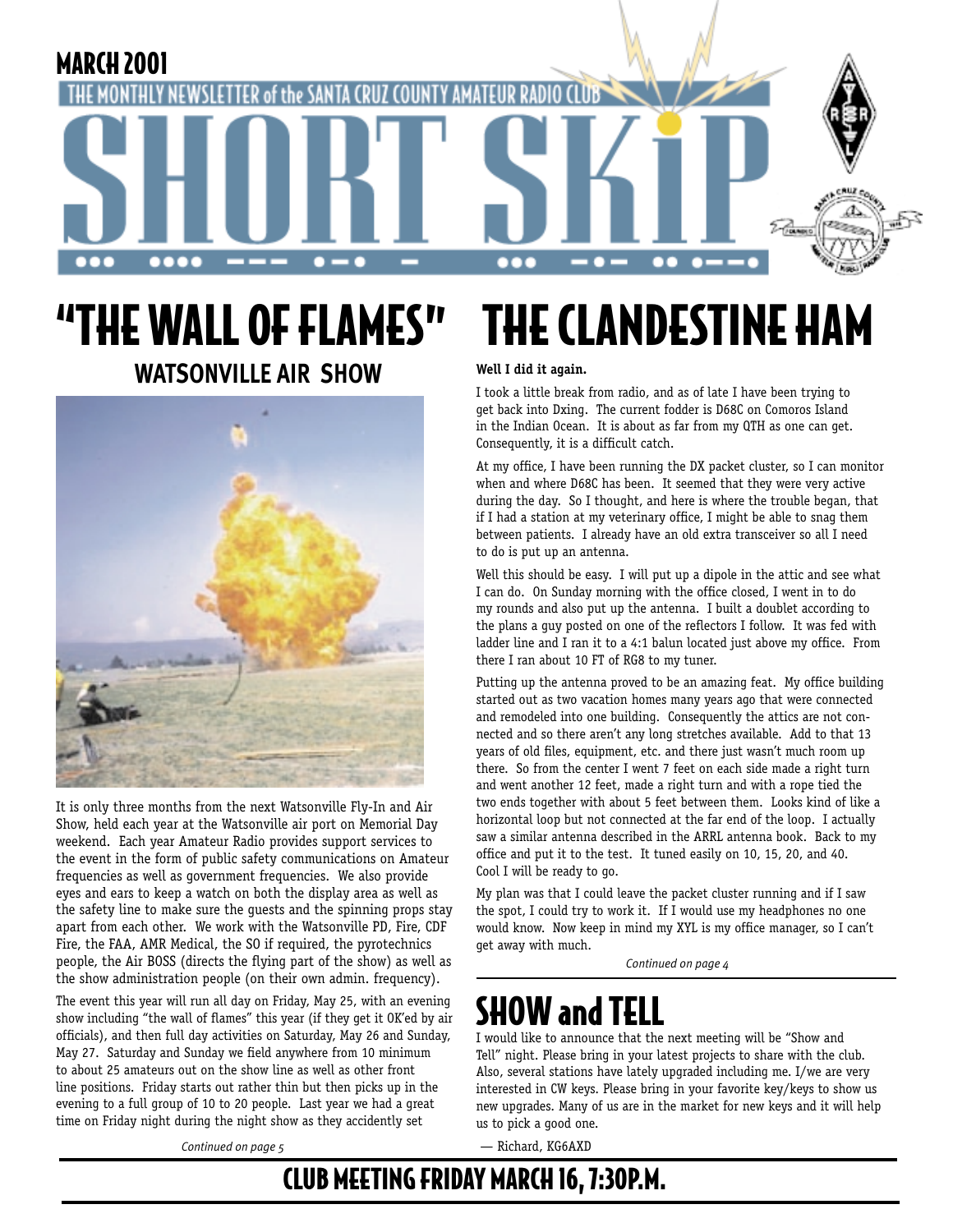

Published 12 times per year. Free to members. **Santa Cruz County Amateur Radio Club, Inc.** Post Office Box 238 Santa Cruz, CA 95061-0238 Editor and Publisher Ron Baldwin, K6EXT (408) 427-0565 K6EXT@fireclay.com Columnist: Art Lee, WF6P Production and Distribution: Dave Harbaugh, W6TUW

### MINUTES of the BOARD from the SCCARC

A regular meeting of the board was called to order at 1835 hours on Friday, February 16, 2001 at Dominican Hospital Education Center in Santa Cruz. The vice president, Richard KG6AXD, was in the chair. Also present were the secretary, Cap KE6AFE; the treasurer, Elaine KE6FRA; the members of theboard Bruce AC6DN, Bill W6PAD, Allen WB6RWU, Ron W6WO, and Mike KF6UXB.

• The minutes of the January 19 board meeting were unanimously approved.

• The treasurer's report was a financial statement that showed financial activity for the period from January 19 to February 16, 2001. The report, showing a balance on hand as of February 16 of \$4,124.56, was accepted unanimously upon motion by Mike.

• During committee reports, Cap reported for the repeater committee that the repeaters are still functioning well, the old spare building in Santa Cruz has been cleaned out and is now ready for use by club members, and ideas for such uses of the building are being sought.

•Ron reported for the newsletter committee that his "reader interest survey" results were still being tabulated. Cap reported that he was now

# Rez Sez

**Solder It!** 

I still remember the acrid smoke (along with my father's curses!) wafting into our house from the garage when I was a kid. Back then the only way to have a Ham radio was to build one. The introduction of high quality plug and play commercial rigs severely curtailed the build your own aspect of amateur radio, sadly symbolized by Heathkit's going out of business. Today

we are seeing a renaissance of electronics construction by Hams, led in part by the QRP community's introduction of designs for low cost transceivers with a minimum of parts. Those who have done it know there is no thrill quite like the one you get from making a contact on a rig you built yourself!

This month's meeting provides an opportunity to show off your pet construction projects. Bring in something you've built, and we'll all have a good time inspecting each other's work! Remember this month's meeting will be in the basement conference room in the main hospital building.

—73, KQ6DV

producing the mailing labels, after many years of fine dependable service from Dennis WA6FRF. Elaine reported that she would be undertaking the folding and mailing job after many years of fine dependable service from Dave W6TUW.

• During unfinished business, the board took up the president's nominations of committee chairs for 2001. Tom KQ6DV nominated Bruce to the TVI committee, Sue Ann to the refreshments committee, Cap to the repeater committee, Richard to the Programs and entertainment committee, Dan AA6GD and Richard to the greeters committee, himself to the publicity committee, and Ron W6WO to the Newsletter committee. Upon motion by Cap, the board unanimously approved these appointments.

• During new business, there was more discussion about using the old spare building in Santa Cruz. Ideas are sought. Ron brought up an idea for a club project. The idea is to have club members build the PSK-31 "Warbler" as described in the most recent issue of QST magazine. There was some discussion of repeater use policies. There exists a list of policies for club repeater users, a copy of which will be sent to members with their 2001 membership cards.

• The meeting was adjourned at 1928 hours.



### **TRADE or SELL TABLE at February MEETING**

Bring your surplus radio gear to sell or trade. The table will be set up before the club meeting. Put a price on your goodie and have fun trading or selling: mics, connectors, handhelds and related equipment, receivers, transmitters, etc. Let's have fun! —Dan AA6GD

# Mystery Item



This month's mystery is a man rather than a microchip. Among his many bizarre inventions were motorized pogo sticks, mechanical jugglers, a barnyard elevator and a mechanical mouse capable of finding its way through a maze. Who is he and why is he so relevant to Ham Radio today? See elsewhere in this issue for an answer.

### Regarding these e-QSL services...

They're good, they're cheap (free!) but their eQSLs are NOT accepted by most major award programs.

Reason: They can be altered very easily.

An eQSL system is under development by ARRL. It will be a year (and perhaps more) before it's ready, however. It uses strong encryption and will be bullet-proof.

73. Jim, W6CF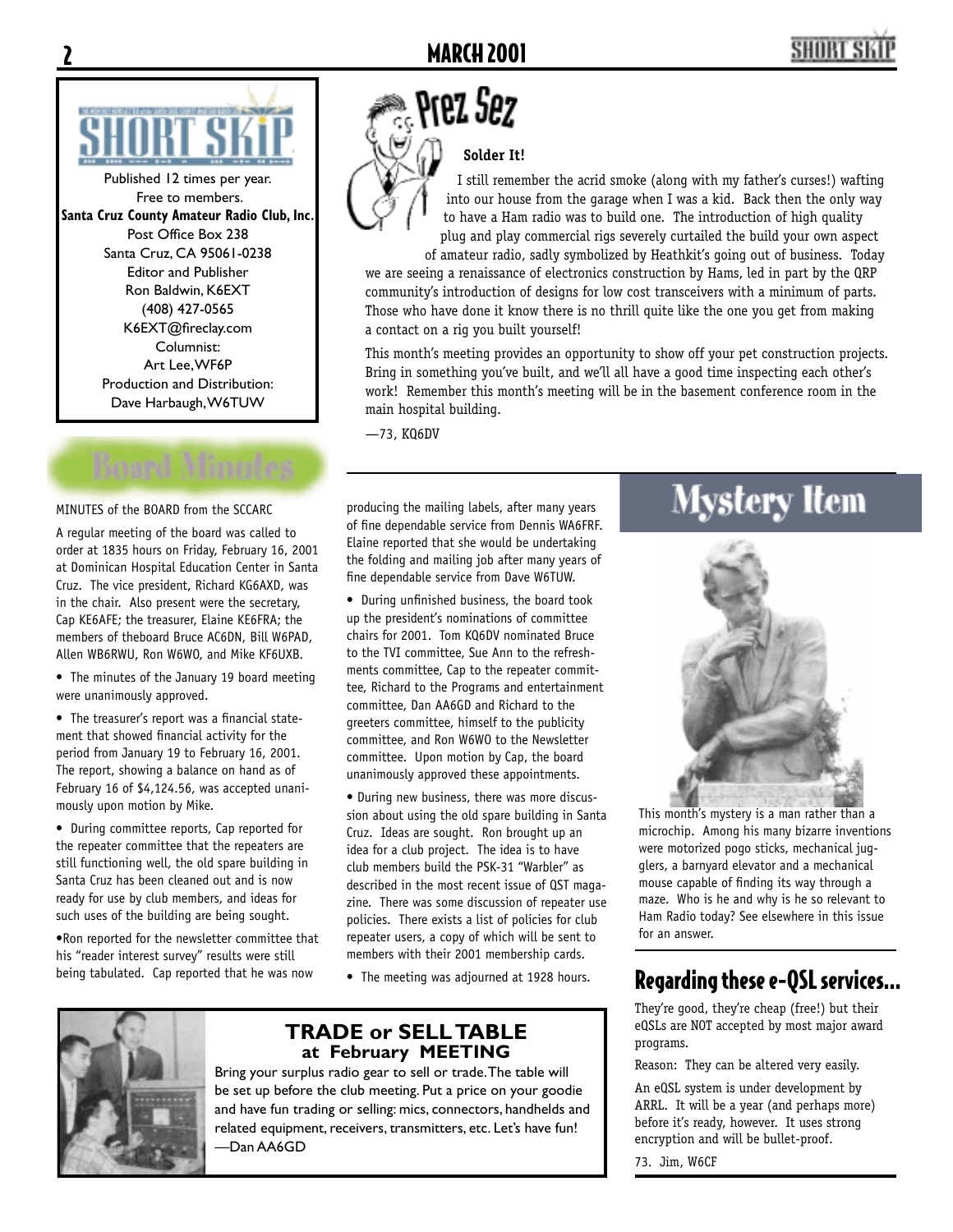## SHORT SKI **MARCH 2001** 2001 FYBO ANTENNA REPORT

At the February "Freeze Your Buns Off" event with Jeff AC6KW, Ron K6EXT and Tom KQ6DV, I had the opportunity to compare the performance of three portable antennas I had made over the last year, side by side, using the S-meter of a K2. The K2 included the ATU option, which is an automatic antenna tuner, with two BNC antenna connectors on the back and one-button antenna switching. A nice feature of the ATU option is that the ATU "remembers" the internal settings for each antenna so they don't have to be retuned when switched. You just listen to the QSO and push the button for instant comparison, without missing a dit (well, maybe a dit now and then).

Performance was compared on the 10, 15, 20 and 40 meter bands.

### **THE ANTENNAS**

1. A multiband doublet constructed of 20 gauge 300 ohm "window" line with a 47 ft feed line and 33 ft legs (66 ft total top length). This is a low-loss balanced feed line that requires an antenna tuner and can be used from 10 meters through 80 meters. It was pitched as a dipole at a height of about 50 feet - it was on the verge of lifting the K2 off the table!

2. A wire ground plane antenna with 1/4 wave vertical and two 1/4 wave radials for 20 meters, fed with 20 ft of RG-58 coax. It was pitched with the top 30 ft up using a DK9SQ telescoping fiberglass mast, with the radials pulled out in opposite directions, sloping downward at about a 30 degree angle from horizontal. That places the feed point about 13.5 feet up. This antenna is described in "A tree-mounted HF groundplane antenna" on page 20.25 of the 1998 ARRL Handbook.

3. A resonant 20 meter dipole made from 300 ohm twin lead as described in my recent article in Short Skip. Recall that it has a half wave feed line and thus needs no tuner. It was pitched as an inverted vee with a center height of 30 ft using the same mast as antenna 2. This antenna is lighter and less bulky than antenna 2, and could possibly have more gain due to its more elevated point of maximum radiation.

Antennas 2 and 3 were made for backpacking use with a 20 meter SST (a 2 watt minimalist QRP rig) and several previous contacts were made with each from day-hiking locations, but I had never tested them side by side. Antenna 1 was made for multi-band Field Day type operations with the idea of also using it like antenna 3 with a (future) 20/40m dual band transceiver (read K1). As mentioned in the Short Skip article, antenna 3 should also be useful for multi-band operation from 10

through 40 meters with an antenna tuner, but had not been previously tested on anything but 20 meters.

4. Jeff AC6KW's multiband doublet constructed of 300 ohm twin lead feed line about 60 feet long, with 50 ft legs (100 ft total top length). It was pitched as a dipole at a height of about 55 feet.

### **BALUN USE**

Jeff usually uses a 4:1 balun between antenna 4 and his K2. I did some initial testing with antenna 1 and the K2 ATU and found that on 15 meters, the ATU would not get the SWR below 2:1 unless the balun were used, so Jeff kept the balun with antenna 1. However, the ATU worked fine with antenna 4 and no balun, on all bands, so that's how it was used for all my testing. Antenna 3 also tuned fine with no balun. Antenna 2 didn't require a balun, since it's fed with 50 ohm coax.

### **THE TEST**

Now, how does one compare four antennas side by side, using two antenna connectors?

In a round-about way, hi. Only two can be compared at a time, obviously. And both can't be on the portable mast at the same time. First, Jeff AC6KW compared antenna 1 with antenna 4. Both multi-band antennas were up at the same time, with the feed lines about 60 feet apart, so their legs overlapped a bit, with about 5 ft vertical separation. Jeff compared several signals, using a K2 S-meter and also by ear, and found them to be equivalent. His antenna had a longer top and was a few feet higher, but mine had lower loss feed line, and no difference was noticed. In fact, he ended up using antenna 1 for the rest of the day, and I ended up using antenna 4 for my control.

I put the DK9SQ mast up about 30 or 40 feet away from being directly under antenna 4 (and even further away from antenna 1), and its longer feed line allowed me to set my station up near the mast. The testing consisted of finding a signal with one antenna, noting the S meter level, then switching antennas and comparing. The ATU was initially tuned for each band (the K2 remembers settings for each band also) for antenna 4, and antennas 2 and 3 were noted to be very close to 1:1 SWR on 20 meters so they didn't require tuning.

Antenna 2 was tested first, on 20 meters only, and there was no difference between it and antenna 4 as I monitored several signals of varying signal strength. This speaks well for the performance of a resonant ground plane antenna mounted somewhat above ground. The extra height and length of antenna 4 (or

antenna 1 if it had been used) was not an apparent advantage. Because of its coax feed line, I wasn't interested on testing it on other bands through the ATU.

Antenna 3 was then hoisted to replace antenna 2, as an inverted vee guyed out at about 45 degrees from horizontal. Its performance on 20 meters was also identical with antenna 4. Since antenna 3 has a balanced feed line, further testing was done for multiband performance. For this testing, the K2 ATU was retuned for each band. I have Tom KQ6DV as a witness, who owed me a cup of coffee for this, that on 10 meters antenna 3 performed as well as antenna 4. I couldn't get him away from his truck again to check out 15 meters, but it did as well. I had already tested it on 20 meters, so only 40 meters was left. I finally found a difference. I monitored several signals and found a consistent one to two S-unit difference, and a definite audio level decrease, for antenna 3 compared to antenna 4. But, they were all copyable. During the test I had a ragchew with Bill KF6RMK from San Rafael, who was not working the contest, but was using his NorCal 40A at 3 watts. I switched antennas randomly during the QSO, which for the most part was at RST 549, dropping to 539 or 529 now and then, depending on the antenna and/or the sky. I was favorably impressed with this little twinlead antenna, up only 30 feet, on 40 meters. For ultralight backpacking, where trees may not be abundant anyway, it would be adequate. But, for serious use, the value of a longer, higher antenna for the lower frequency was once again proven.

### **THE K6EXT VERTICAL**

I also checked out Ron K6EXT's homebrew vertical, made using a flea market coil which is tapped with an alligator clip for the band of choice, and found it to be pretty easy to get 1:1 SWR on 20 and 40 meters. Ron enjoyed some time on 20 and 40 meters using two SSTs. Being more interested in my antennas, it didn't occur to me to include his in the comparison. I'm sure it did very well on 20 meters, as the clip is on the very top of the coil on that band and the antenna is almost resonant without loading. A 40 meter comparison with my twin lead antenna would have been very interesting. Well, gotta save something for next time ---

### **CONCLUSIONS**

I guess all this might explain why I only made around 15 of our 87 contacts, hi. Good thing there were four of us!

A resonant antenna with full 1/4 wave legs seems to provide plenty of "bang for your buck". Adding length or height beyond that point seems to give diminishing returns.

*Continued on page 5*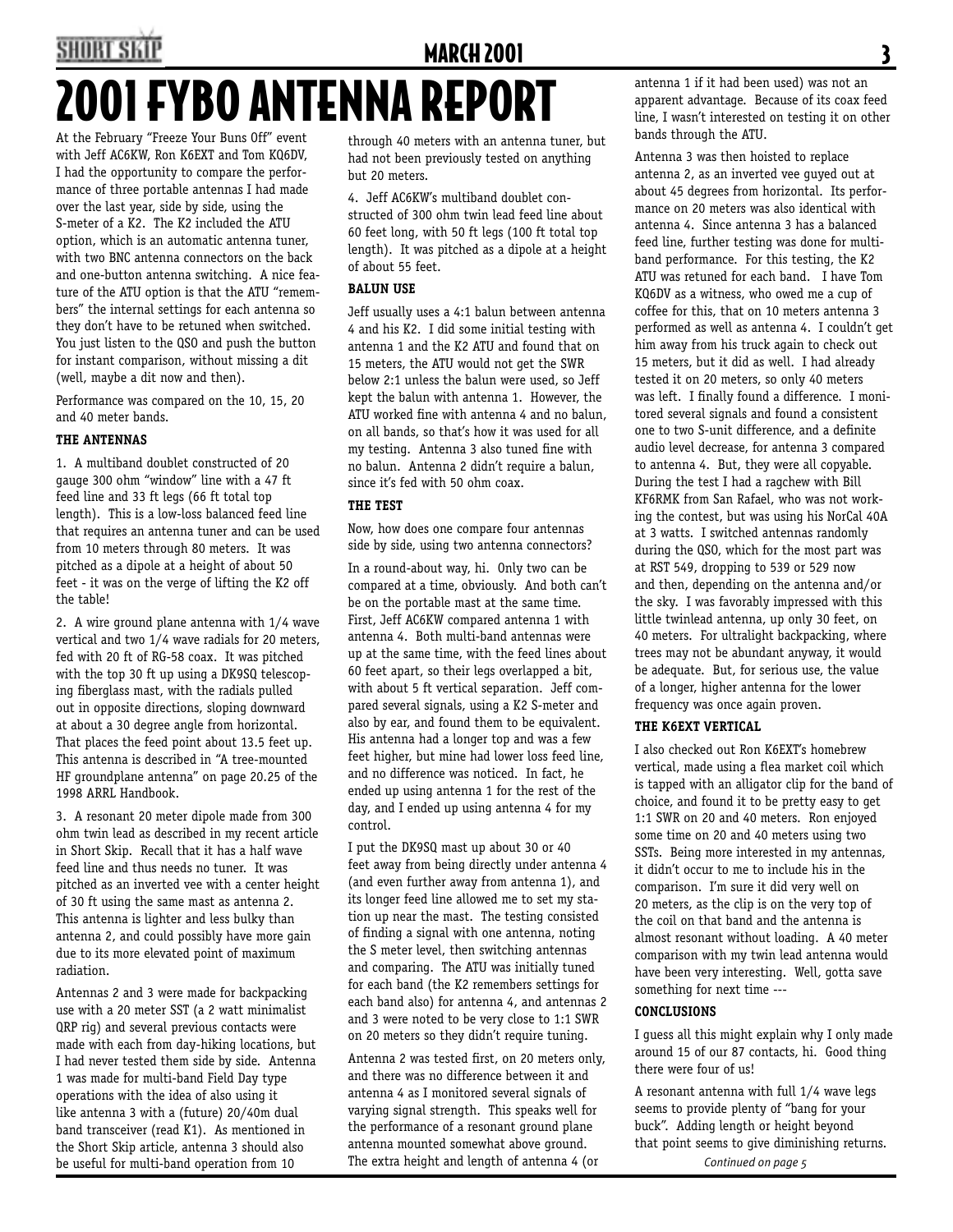### **MARCH 2001**



# MFSK and CW Side by Side

MFSK and CW Side by Side - First Impressions There are many new digital modes being introduced into Ham Radio these days due in part to the capabilities of the sound processing capabilities of personal computers. ZL1BPU has introduced a mode that uses multiple tones and Frequency Shift Keying- MFSK 16 uses 16 tones for instance. Because of its relative insensitivity to the amplitude and phase of a received signal this mode shows particular promise for long paths that characteristically have rapid QSB and multi-path distortion. It was hard for me to ignore the many claims of QRP performance and receive accuracy one hears for this mode so it begged the question just how good is it?

Any new digital mode will have pros and cons relative to the old digital favorite CW and it is my belief that there are 3 complementary ways of comparing them.

1. All communication systems can (and in my mind should) be compared at a foundation level considering the efficiency of bandwidth utilization, how available transmitter power is allocated in the modulation process, the theoretical noise level and the resultant fidelity of reception. Comparisons of this kind are useful- for example they show the potential benefits of the coding and error correction schemes involved. Technical comparisons of digital systems however, typically deal in bits per second, bit error rates, bits per second per Hz and so on and as humans it is difficult to make the leap from bits to characters, sounds and images. Technical comparisons usually make assumptions about the character of noise and interference and while this does provide technical insight it does not represent many real conditions. In the case of CW we have "man in the loop" and this makes purely technical comparisons even more difficult.

2. The performance of the hardware and software of digital systems can be measured and compared in a very controlled manner by modeling their behavior and introducing controlled amounts of loss, noise and distortion representative of propagation anomalies. Simulations can provide great insight but require a high degree of expertise and are unlikely to account for the variety of implementations and band conditions that we encounter, especially at HF.

3. On-the-air experience can provide practical proof of performance but without scientific foundations we are left with anecdotal knowledge that will vary from case to case and individual to individual. I have conducted some on-the-air tests of MFSK 16 and CW that at least provide something a little more than anecdotal results and moreover have been fun.

There is an opening between W6 and Europe on 20 meters for about 30 minutes following the morning grey line, currently around 1530 UTC. This magical long HF path of about 19,000 miles has all the loss and propagation anomalies you would expect. I regularly work Gert OE3ZK in Vienna Austria on CW, he has a good QTH for this path and a beam so I copy him well with my simple vertical. We came up with a test that allowed us to compare the effectiveness of MFSK16 and CW. Gert uses Multimode and Logging Software (MixW2.0 by Nick, UT2UZ) and programmed it to send my call 3 times followed by his call 3 times followed by his call on CW. He first sends this sequence at 400 Watts then again at 200, 100, and 50 Watts. My software (STREAM by IZ8BLY) decodes and prints his transmissions on the screen so I can see the errors at each power level. I made 5 digital recordings of the complete sequence over a 35 minute period so that at any time later I can duplicate the reception and can make measurements.

A precise count and comparison of errors proved difficult due to the varying QRM that occurred, so here are my tentative findings. Absent QRM at the peak of the opening at 400 Watts I could copy MFSK almost perfectly, and I estimate at 200 Watts better than 80 %, at 100 Watts about 50 % and at 50 Watts less than 10 %. As the sun rose we lost contact at 50 Watts and began to loose contact at 100 Watts.

It was a problem finding a slot free from interference and we picked 14098.50 to avoid the popular spots. We were operating on the USB just below 14100 and the CW beacon signal from W6WX was so strong it completely wiped out the MFSK. I suspect that it took over the AGC of the sound card. The much weaker signal from the ZL6B beacon was also quite audible but did not affect the MFSK at all. As MFSK needs only 316 Hz it seems advisable to use a "wide" CW filter of around 500 Hz rather than the "narrow" 1.8 kHz SSB filter I used in this test. The robustness of MFSK with adjacent channel and on channel interference is an interesting issue to explore further.

In keeping with other digital modes the radio has to be quite stable and ideally transmit and receive frequencies should be equal within a few Hz. At the start of a QSO, resolving MFSK requires careful tuning in the software but neither radio nor PC should require further adjustment for the remainder of the contact. Whenever a computer is connected to a radio it is important to get all the audio levels right and eliminate AC ground loops between the rig and the PC. I use a laptop and that

seems to be susceptible to RFI, no problem at 100 Watts but if I crank up the linear then I am immediately politely informed there are problems.

In summary MFSK was designed for long path DX and readability under difficult conditions is impressive. Murray ZL1BPU has regular solid contacts with IZ8BLY on 17 meters with only 5 Watts and dipoles. Gert and I believe that when we can see visual evidence of the CW on the "Waterfall" spectrum screen we could copy it by ear and quite likely with fewer errors than the MFSK decoder, at least for a short period. MFSK is designed to be resistant to impulse noise that would play havoc with CW. Gert and I are experienced CW operators and you might very well conclude that we have a certain bias. On that point I can not possibly comment- HI.

Murray is not resting on his laurels but is energetically exploring new versions of MFSK so we have an exciting future ahead. Incidentally some good news about MFSK is that folks using the mode are very progressive, knowledgeable, helpful and like to rag chew. Install a copy of STREAM, MixW2 or other fine software and give MFSK a try, it's an interesting mode for difficult DX.

— Ron W6WO

## Clandestine Ham cont.

My next day at work, I put my plan into action. I set up everything and waited. Then at 17:00 UTC, there it was D68C on 10M CW. I told my coworkers that I was going to go get a cup of coffee and would be right back. I snuck into my office and closed the door. He was very weak, but calling CQ and no takers, perfect. Now I made my second mistake. I fiqured that with him being so weak he would never hear me at QRP levels, so I cranked the old Icom 701 up to 100W. I tapped out my call and back he comes .KW ? Wow he heard me on the first call. Back I send,599 de AC6KW TU (599, typical DX lies ;-) ). I hear him come back ..599 TU AC6KW.

Just at that moment, my office door bursts open. My XYL exclaiming "What the #\$%\$# are you doing. There is Morse code coming out of the speakers all over the hospital, and the computer screens are all blinking on and off with the noise on the speakers.

So much for my clandestine operation, I was caught red handed with my hand in the cookie jar. At least I did get my catch!

Lessons learned: 1. Much less than optimal antennas do work. 2. Stick to QRP operations, especially when you are trying to be sneaky.

-- 73 de AC6KW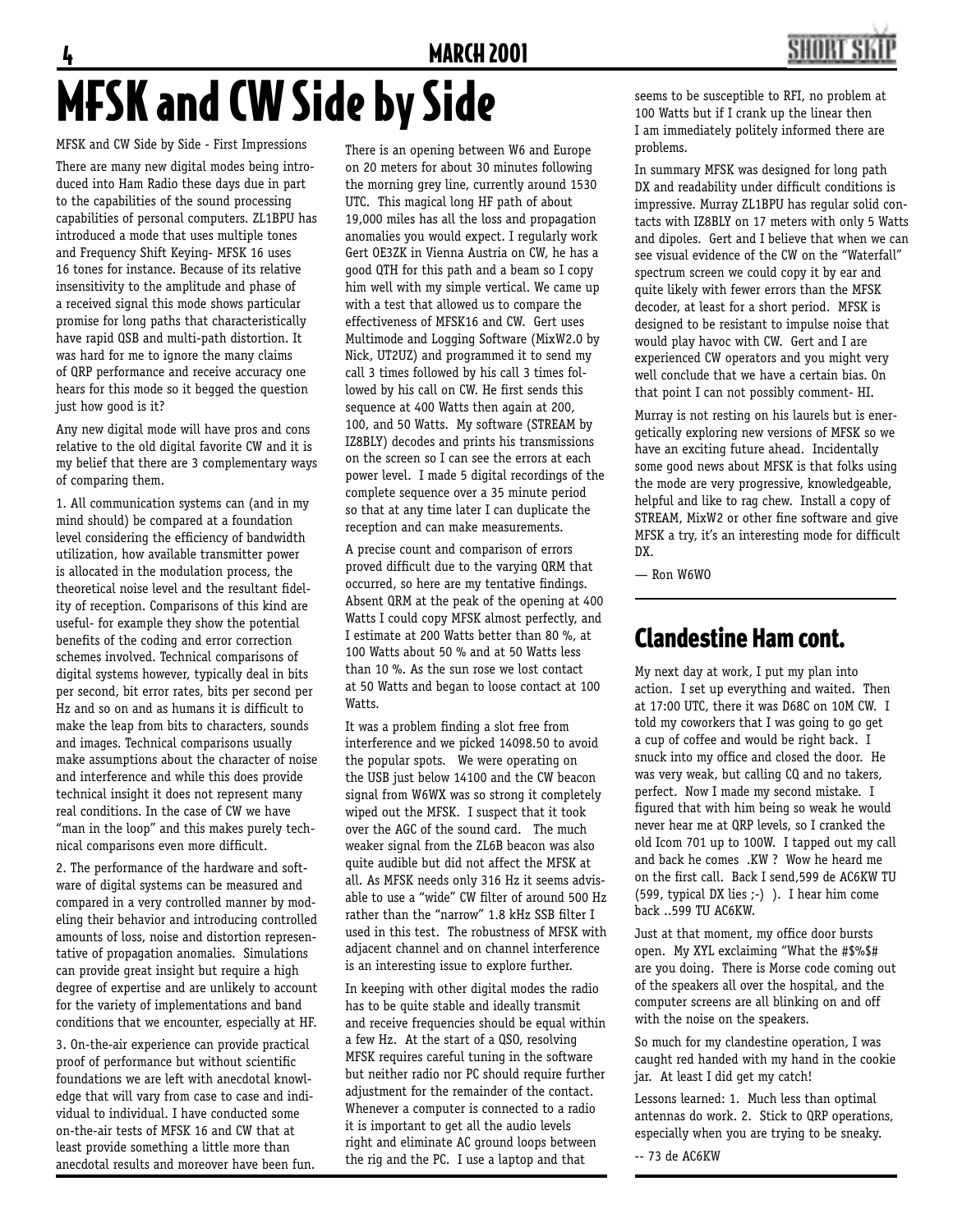# By Art Lee WF6P ATTIE

Have you ever been frustrated with a simple 20 minute job that took all day? When our bathroom vent fan got so noisy we couldn't stand it, I decided it was time to either oil the bearings or replace the 20 year old motor. Taking the light fixture/fan combination down was easy. The brackets were in good shape but the squirrel cage fan was pretty clogged with dust and lint. Out of balance? Possibly. But, the shaft was binding and I could barely turn it. The baseballsized motor was next. It was not meant to be disassembled as the thin sheet metal housing tabs were staked in place. No problem. A dozen well directed taps with a hammer and drift punch and the case separated –after getting the plastic fan off. That wasn't as easy as one might think. However, a few HEAVY blows took care of that. The motor windings looked great, but congealed grease and grit on the bearing surfaces had to be cleaned. This done, I oiled the bearing surfaces and reassembled the motor. Only now, I could barely rotate the armature shaft. What was wrong? I repeated this procedure five times(patience

is a virtue, I am told). Each time I staked the housing, the shaft would bind. I was stumped. A trip to Orchard's Hardware revealed that the fan company had gone out of business. A new bathroom fan would take a big hunk out of a \$50 bill and hours to install. Another try at the discarded motor was inorder. Then I discovered the problem. When I drove the shaft away from the fan, the armature slipped on its splined shaft about 3/8". That was strange, but this prevented the reassembly of the housing. Repositioning the armature on its shaft gave me the clearance I needed. A flick of the finger and the fan and shaft spun with ease. I spent longer repairing the motor than it took the manufacturer to produce it!

Yesterday I received a nice email from Angela and Eric aboard their sailboat Rouser in the Seattle area. Rouser was formerly owned by Ron Shannon, KD6BD, and Miggles, N6FAC. Angela and Eric have their Kenwood 430S installed and ready for service but are still studying for their ham tickets. They intend to take Rouser on a cruise of the Pacific when they have amassed enough funds for the trip. Both are studying the code and listening to the ham bands, in particular, Maritime Mobile nets.

I'm in daily contact on 7.220 with Terry Parks, N6NUN,aboard his Hatteras 53 in Ventura. He will be cruising the Channel Islands for a few days with a fellow ham. Tim Foy, AA6GP, is often another crewmember.

Need to look up call signs? Just go on-line and search for "QRZ." It works great.

### Antennas cont.

Compromising length or height (as in antenna **Antennas cont.** 3 operating on 40 meters) shows a measurable, though not unusable, drop in performance. The performance of antenna 3 on 40 meters provides an indication that antenna 4 (100 ft dipole) would have outperformed antenna 1 (66 ft dipole) on 80 meters. We'll have to check that out next time.

I have read many reports of minimal antennas that "work just fine" in QRP literature, without comparison to a standard resonant antenna at a decent height. But I have a problem using something "gud enuf" without knowing the tradeoffs. Consider that a single S-unit is approximately 6 dB. One S-unit decrease in performance is about 6 dB less power out. That reduces your 5 watt QRP output to 1.25

watts equivalent. Would you rather carry that big battery with your 5 watt rig, or a better antenna, small battery pack and your 2 watt rig? And the 2 watt rig with decent antenna will hear better! And a 5 watt rig with a good antenna will rule!

In summary, I'll say that I am very pleased with the performance of all the antennas, and love the little twinlead 20 meter (or multiband) antenna even more than before. It tuned very close to 1:1 on 10, 15 and 40 meters using the ATU and has always been close to 1:1 with no tuner at all on 20 meters. It stays in a grab 'n go bag with the SST, key, battery pack, string and slingshot, ready for QRP To The Field, Flight of the Bumblebees, and a backpacking trip!

—Rich, KF6QKI

### Airshow cont.

a field on fire across from the show area. It made for great entertainment but it kept us busy as it was one of the Amateur operators that reported "There is one, no two, no three, no now nine fires on the far side of the field!"

As for food we plan on the same support from the local McDonalds who provided us with lunch all three days, including Big Macs, fries, drinks and pies. Some of you may not like McDonalds but, hay, it was FREE food!

We have a web site set up where you can find the latest info on pre show training meetings and other information you will need leading up to the event. This will also be a location you can sign up.

### **www.k6bj.org/airshow**

If you are already interested and would like to let me know or just ask questions, you can send me email at any of the following e-mail addresses:

k6rmw@k6bj.org k6rmw@arrl.net

bobwiser@aol.com

Or you can use the twisted pair and call me at 831-251-7235 and if I am not there you can leave a voice message and I will get back to you.

When contacting me about the show, please give me your call, your first and last name, your phone number and an e-mail address if you have one.

Looks to be a very interesting show this year and it also looks like we will be very active as there will be a lot more going on around the field this year.

So if you are at all interested let me know.

—73 Bob Wiser, K6RMW

# SCCARC RENEWALS

Please check your Shortskip mailing label on this issue to confirm we already show you as having renewed your membership dues for 2001. The membership expiration date on the mailing label should be 12/31/01. If the date is 12/31/00 we don't have a record of your renewal. If you haven't renewed yet, please do. The 2001 SCCARC membership roster will be printed at the beginning of April based on the information we have then. The roster will be sent to 2001 members with their April issue of Shortskip (next month). If you haven't renewed by then, you won't receive Shortskip or the roster. If you have questions about your membership dues, please contact our treasurer Elaine KE6FRA or secretary Cap KE6AFE.